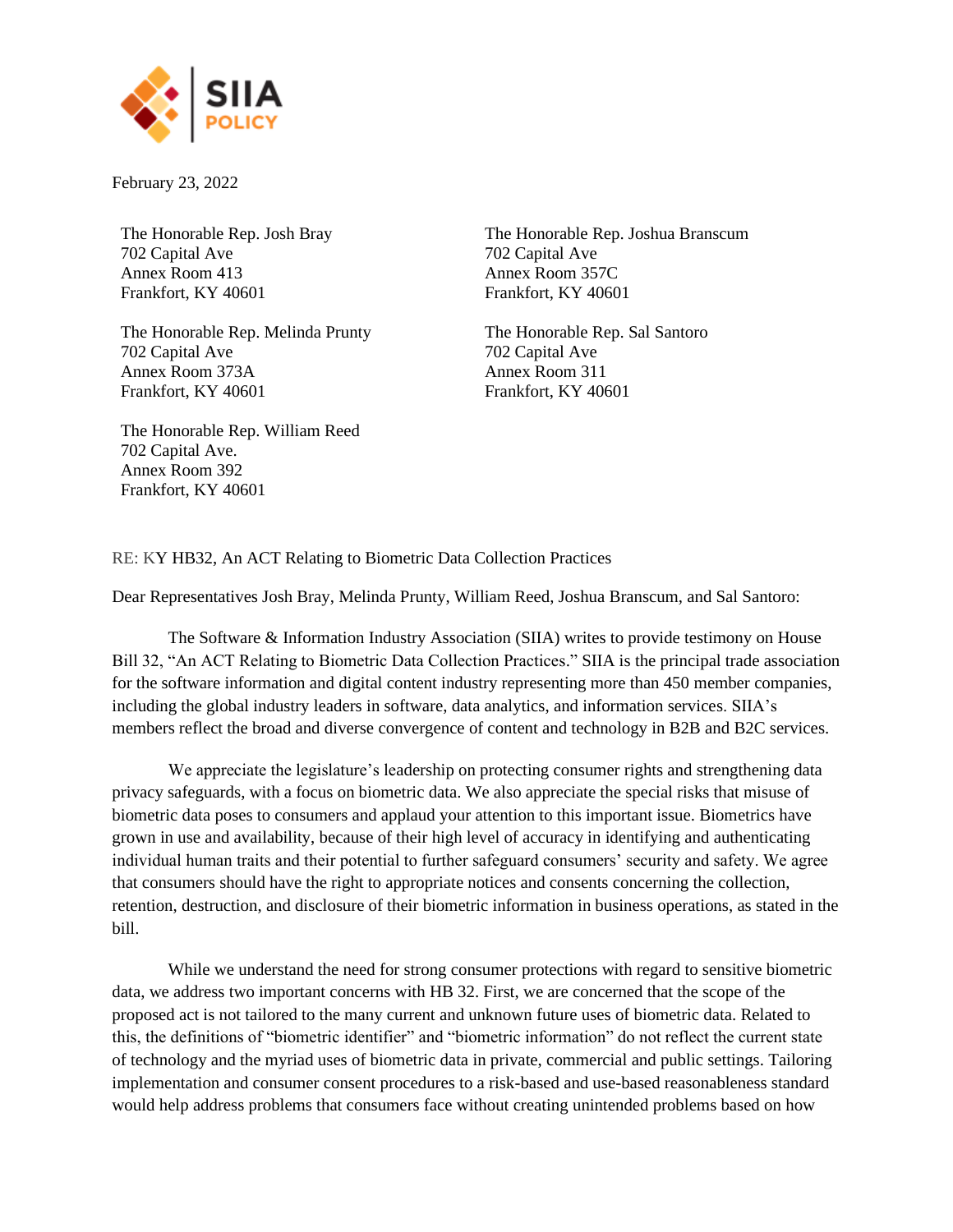technology is used in many practical ways today, including for routine authentication purposes. Second, we are concerned that including a private right of action (PROA) in the bill, which deviates from common practice in other privacy laws, will create unforeseen problems and lead to increased costs for consumers. We believe that addressing these concerns will create harmony for businesses and consumers in the policy's efficiency and effectiveness.

## **1. Adopting Biometric Policies that are Flexible and Future-Proof**

As noted, our first concern broadly focuses on the fact that S.220 governs a complex array of biometric technology applications, running the gamut from personal and commercial applications to law enforcement activities. In its current form, the legislation would both restrict everyday uses of this beneficial (and in many cases non-invasive) technology, and risks being quickly outmoded by changes in consumer expectations surrounding its use.

As written, the definitions of "biometric identifier"<sup>1</sup> and "biometric information"<sup>2</sup> should not include digital photographs, audio recordings, and speech-to-text services, which are derived from biometric data and are fairly routine in both commercial and private settings. Because there are numerous openings for the existing legislative definitions to be misapplied, we recommend that the legislature provide additional opportunities for public input and stakeholder consideration, including practical examples of valuable, low-risk uses of biometric data, so as to create flexibility for the definitions in draft. We therefore recommend that the legislation allow more flexibility to use biometric data, depending on the context and setting of the application.

In addition, we recommend that the act focus on particular uses and/or decision-based outcomes of concern to legislators, rather than, broadly, to any technology that generates "biometric information" or "biometric identifiers." Focusing on the technologically-neutral harms that can flow from particular uses and decision-based outcomes will result in a more stable and predictable regime rather than a blanket burden on a particular technology that may be upgraded, obsolete or become fairly common in days or years. A risk-based focus on outcomes rather than technology limits potential overbreadth and chilling effects on new technologies.

Illinois's Biometric Privacy Act (BIPA) law serves as an example of the ill effects of overbroad, technology-specific regulation.<sup>3</sup> Since the law took effect in 2008, it has led to numerous unintended consequences. In July 2017, for example, twenty-six class action lawsuits were filed by employees who claimed their employers violated BIPA's consent, notice, and disclosure policies because their time clocks required employee fingerprints.<sup>4</sup> There were no allegations that their biometric information was shared outside the confines of that relationship, that the employer used sub-standard security, or that their privacy was materially violated in any way. This kind of liability serves only to make legitimate uses of

<sup>&</sup>lt;sup>1</sup> See [Kentucky HB 32,](https://legiscan.com/KY/text/HB32/2022) Section 1, lines 6-7; "Biometric identifier" means a retina or iris scan, fingerprint, voiceprint, or scan of hand or face geometry.

<sup>&</sup>lt;sup>2</sup> See <u>Kentucky HB 32</u>, Section 1, lines 23-25; "Biometric information" means any information, regardless of how it is captured, converted, stored, or shared, based on an individual's biometric identifier used to identify an individual.

<sup>3</sup> 740 ILCS 14/ [Biometric Information Privacy Act. \(ilga.gov\)](https://www.ilga.gov/legislation/ilcs/ilcs3.asp?ActID=3004&ChapterID=57)

<sup>&</sup>lt;sup>4</sup> [Illinois employers flooded with class-action lawsuits stemming from biometric privacy law.](https://www.illinoispolicy.org/illinois-employers-flooded-with-class-action-lawsuits-stemming-from-biometric-privacy-law/#:~:text=Since%20July%2C%20employees%20have%20filed%20at%20least%2026,based%20on%20the%20use%20of%20fingerprint-operated%20time%20clocks.) IllinoisPolicy.org.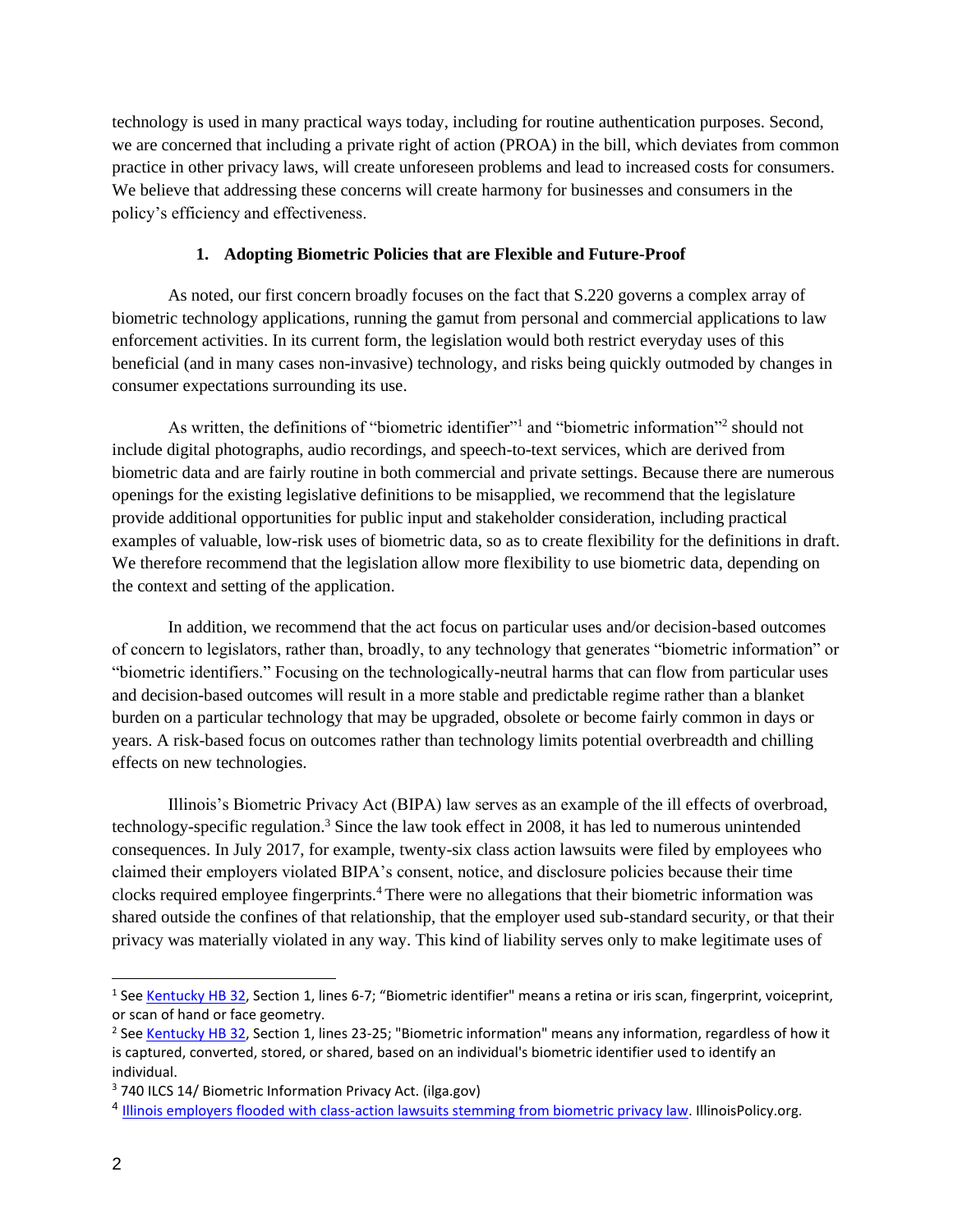the technology (in this case, ensuring accurate wage and hour records) more expensive without any meaningful privacy benefit.

## **2. Limiting Private Right of Action (PROA) to Cases Involving Injury in Fact**

These harms are compounded by the presence of private rights of action with statutory damage multipliers. Section 1 (7) of HB32 permits any "person aggrieved" to recover no less than \$1000 per violation, even without any proof or evidence of actual harm. Given the standards in the bill and the ability to aggregate claims into a class action under Kentucky law, this provision would potentially create staggering liability for technical violations, which impose no harm on consumers, and which are typically quickly rectified by the business. Any person whose information was kept in an "unreasonable manner" would have standing to sue. Given that information is routinely processed in the thousands, this will lead to crippling liability. This provision would create a pathway to abuse and have significant unintended consequences.

We are concerned that our members will be threatened with lawsuits that they will be forced to settle meritless claims not due to any violations of the statute, but because of the fact-specific nature of the word "unreasonable" and the multiplying effect of statutory damages. This kind of litigation tactic has become more common, yet it neither advances innovation nor protects consumer privacy. What it will do, however, is to chill the beneficial uses of this technology; potentially drive software, data analytics, and information service companies out of the state or deter them from entering the state; and increase the costs to the consumer to insulate against this kind of risk. We believe exclusive Attorney General enforcement with a 30-day right to cure, which will by its nature involve the exercise of discretion, will focus on those instances most likely to create risk or cause actual harm and not create the plaintiff's bar feeding frenzy that statutory damages have caused in other areas.

We therefore strongly recommend that Kentucky follow the lead of other states that have rejected private rights of action in their consumer privacy legislation. For example, the Virginia Consumer Data Protection Act (VCDPA) is a consumer privacy law that recently passed and is widely considered as a model for other states. VCDPA defines biometric information as one subset of sensitive personal information and defines the parameters for businesses to gather customer consent for use of sensitive personal information. To simplify implementation, VCDPA does not include a private right of action. We recommend following this guidance and removing this provision.

Biometrics are now integral to authenticating customer identities in many daily operations: banking and retail activities, airport security, law enforcement and more. Removing the private right of action closes the door to unnecessary and immaterial cases being brought without an injury in fact. It allows the digital ecosystem to continue to leverage safe, secure and high-quality technology that benefits consumers, without stifling innovation.